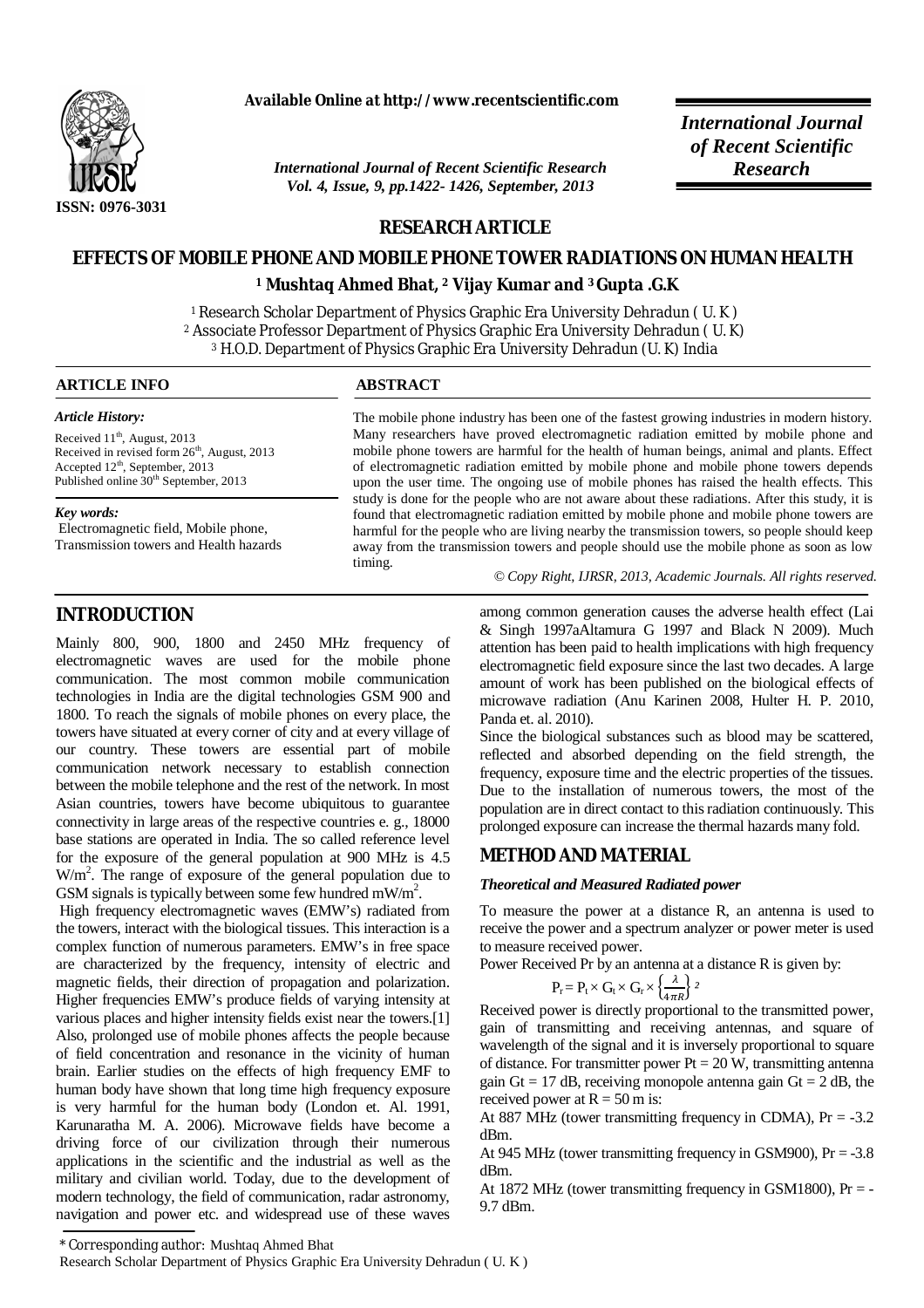The purpose of a cell tower is that mobile phone should receive adequate signal for its proper operation. A mobile phone shows full strength at -69 dBm input power and works satisfactorily in the received power range of -80 to -100 dBm. In comparison with  $-80$  dBm level, the measured power level at  $R = 50$ m is at least 50 to 60 dB higher, which translates to 100,000 to 1,000,000 times stronger signal than a mobile phone requires. There are millions of people who live within 50m distance from cell towers and absorbing this radiation 24x7.



**Fig. 1** - Absorption of electromagnetic radiation from a cell phone based on age (Frequency GSM 900 MHz)

## *Biological effects of microwave radiation*

When a human body is exposed to the electromagnetic radiation, it absorbs radiation, because human body consists of 70% liquid. It is similar to that of cooking in the microwave oven where the water in the food content is heated first. Microwave absorption effect is much more significant by the body parts which contain more fluid (water, blood, etc.), like the brain which consists of about 90% water. Effect is more pronounced where the movement of the fluid is less, for example, eyes, brain, joints, heart, abdomen, etc. Also, human height is much greater than the wavelength of the cell tower transmitting frequencies, so there will be multiple resonances in the body, which creates localized heating inside the body. This results in boils, drying up of the fluids around eyes, brain, joints, heart, abdomen, etc. There are several health hazards associated with cell phones and cell towers. Some of these are described in the following sub-sections.[2]

## *Risk to Children and Pregnant Women*

Children are more vulnerable to cell phone radiation as they:

- i. Absorb more energy than adults from the same phone owing to their smaller head and brain size, thinner cranial bones and skin, thinner, more elastic ears, lower blood cell volume, as well as greater conductivity of nerve cells and the energy penetrates more deeply. Tumors in the mid brain are more deadly than in the temporal lobe,
- ii. Children's cells reproduce more quickly than adults which makes cancers more deadly,
- iii. There immune system is not as well developed as adults hence are less effective against fighting cancer growth,
- iv. Children have longer life time exposure.[3]

Absorption of electromagnetic radiation from a cell phone (Frequency - GSM 900 MHz) is shown in Fig. 1 by an adult, 10 year old and a 5 year old child. When radiation hits the head, it penetrates the skull. The yellow area at the bottom is the location of the cell phone by the ear. The radiation penetrates the skull of an adult (25%), 10 year old (50%) and a 5 year old (75%).[4,5] The younger the child, the deeper is the penetration due to the fact that their skulls are thinner and still developing. For these reasons

it is critical that children under the age of 16 use cell phones only for short essential calls as they have much bigger danger of getting a brain tumor. Brain tumors have now taken over leukemia as the biggest cause of death amongst children. Due to these reasons countries like Belgium, France, Finland, Germany, Russia and Israel have publicly discouraged use of cell phones by children. An Independent research in Sweden last year concluded there was an astonishing 420 percent increased chance of getting brain cancer for cell phone users who were teenagers or younger when they first started using their phones.[7]

A pregnant woman and the fetus both are vulnerable because of the fact that these RF radiations continuously react with the developing embryo and increasing cells. Microwave radiation can damage the placental barrier; the membrane which prevents the passage of some materials between the maternal and fetal blood, protecting the fetus, implying that pregnant woman should avoid cell phone or use during emergency.[6] In a recent finding, an association was found between a mother's cell phone use during pregnancy and greater likelihood for spontaneous abortion, congenital malformations and behavioral problems in their children. It is believed that the eggs, which form the embryo, are affected and the damage will become apparent after the child reaches puberty.[6] The Russian National Committee on Non-Ionizing Radiation Protection says that use of the phones by both pregnant women and children should be "limited". It concludes that children who talk on the handsets are likely to suffer from "disruption of memory, decline of attention, diminishing learning and cognitive abilities, increased irritability" in the short term, and that long-term hazards include "depressive syndrome" and "degeneration of the nervous structures of the brain".[7]

## *Effect on Skin*

Radiation from cell towers and mobile phones affects human skin. People who talk often on cell phones have a higher concentration of the *transtyretin* protein than those who do not. *Transtyretin* is formed in the liver; it helps transport vitamin A in the body and plays an important role in nervous diseases such as Alzheimers.[8] The symptoms of *Morgellons* disease include those of electromagnetic hypersensitivity (EHS); may be based on how body uses electric currents to repair wounds to the skin. People who suffer from this condition report a range of skin symptoms including crawling, biting and stinging sensations; granules, threads or black speck-like materials on or beneath the skin and/or lesions (e.g., rashes or sores). EMFs degrade the immune system and stimulate various allergic and inflammatory responses. The high radiation from cell towers can result in an increase in mast cells, which explains the clinical symptoms of itch, pain, edema and erythema.[9,10]

## *Tinnitus and Ear Damage*

Tinnitus, popularly known as "Ringxiety"- is the psychological disease of hearing phantom sound and sensation of cell phone ring and it has been reported among millions of cell phone users in the world. People with severe tinnitus may have trouble hearing, working or even sleeping. The radiation emitted by mobile phones may damage the delicate workings of the inner ear**,** and long-term and intensive mobile phone use for more than four years and for longer periods than 30 minutes in a day are at a higher risk of developing hearing loss, which cannot be reversed.[11] This auditory perception has been shown to occur when a person's head is illuminated with microwave energy. The microwave pulse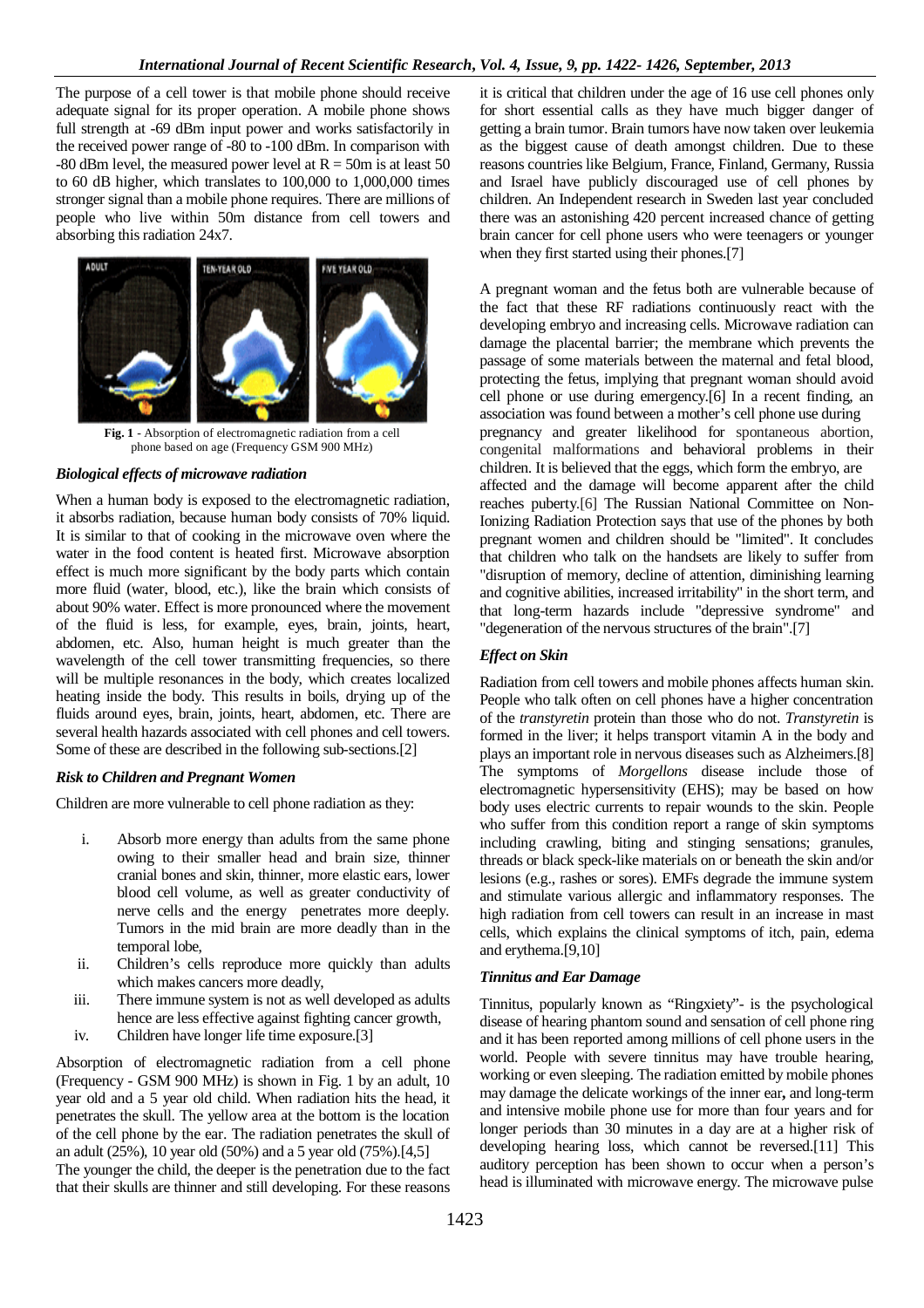upon absorption in the head, launches a thermo-elastic wave of acoustic pressure that travels by bone conduction to the inner ear. There it activates the cochlear receptors via the same process involved for normal hearing, which explains the "clicks" heard by people exposed to microwave radiation.[12] Today, more and more young people between 18 and 25 years of age are suffering from hearing loss, which doctors say is due to excessive use of mobile phones and other gadgets. Good hearing depends on the health of some 16,000 hair cells present in each inner ear. Bu increasingly, doctors have been treating people whose hair cells have been damaged by the high radiation emitted from cell phones. Hearing problems occur because these cells do not Regenerate. Anyone who spends two to three hours on the cell phone every day runs the risk of partial deafness over three to five years. Most of the marketing and tele-consulting professionals are in their 20s, and their jobs demand long conversations on cell phones. The problem starts with a pain in the ear that gradually develops into tinnitus or a ringing sensation which finally leads to hearing loss.[13]



**Fig. 2 – Left -** Good quality lens - all rays passing through the lens have similar focal length. **Right -** Exposed lens, showing considerable variability in the focal length of the beams passing through the lens.

#### *Effect on Eye/ Uveal Melanoma*

Frequent use of mobile phones can also damage the visual system in many ways and cause uveal melanoma i.e. tumor of the eye. Tumors involve the choroid (98%), iris (1%) and unknown parts of the uveal tract (1%). Computational modeling and experiments with several laboratory animals show that microwave radiation similar to mobile phone frequencies (900, 1800 MHz and 2450 MHz) can induce chromosomal breaks in the corneal epithelial cells and increase the intraocular temperature of the eye with prolonged exposure.[14] . Increase in temperature close to the eye lens (as low as 3oC) can result in lens opacities and increase the risk of developing cataracts in humans, a condition characterized by clouding in the natural lens of the eye and lens opacities. When maximum level after a number of days. When the exposure stopped the optical damage began to heal gradually. A similar maximum level was observed when the irradiation intensity was reduced to one-half the original, except that it took twice the time.[15] A lens of good optical quality is able to focus the laser beam from the various locations (green lines in the left frame of Fig. 2. When the lens is damaged due to exposure to microwave radiation, its ability to focus the laser beam at the various locations is altered, as clearly revealed in the right frame. The blue line connects the points of the back vertex distance for each ray passing through the lens. The pink line shows the relative intensity of each beam, that is, the transmitted intensity normalized to the incident one. Prolonged exposure to microwave radiation similar to that used by cellular phones can lead to both macroscopic and microscopic damage to the lens and part of this damage seems to accumulate over time and does not heal. [16] *Cell phone emission weaken bones* Researchers have measured bone density at the upper rims of the

Bovine eye lenses were exposed to microwave radiation, it caused macroscopic damage and affected the optical function of the lens. The damage increased as the irradiation continued and reached a

pelvis (iliac wings) in men who were mobile users and carried their phones on their belts. The iliac wings are widely used source of bone for bone grafting, so any reduction in bone density may be of special importance to reconstructive surgery. The results showed reduction in iliac wing bone density on the side where men carried their phones. In general, it is better to keep mobile phones as far as possible from our body during our daily lives.[17]

#### *Sleep Disorders*

Electromagnetic fields have been shown to affect the brain physiology. Use of mobile phones disturbs 4 stage sleep, the stage important for full recuperation of brain and body. Use of the

handsets before bed, delays and reduces sleep, and causes headaches, confusion and depression.[18] The findings are especially alarming for children and teenagers as they use cell phones at night and also keep the phone next to their head; which may lead to mood and personality changes, depression, lack of concentration and poor academic performance.[19]

## *Neurodegenerative Diseases*

Exposure to electromagnetic fields has shown to be in connection with Alzheimer's disease, motor neuron disease and Parkinson's disease. All these diseases are involved with the death of

specific neurons and are classified as neurodegenerative diseases.[21] People living near mobile phone base stations are also at risk for developing neuropsychiatric

problems as headache, memory loss, nausea, dizziness, tremors, muscle spasms, numbness, tingling, altered reflexes, muscle and joint paint, leg/foot pain, depression, and sleep disturbance. More severe reactions include seizures, paralysis, psychosis and stroke.[20]

#### *Increase in Cancer risk*

Heavy use of mobile phones can cause cancer. Use of mobile phones for >10 years give a consistent pattern of increased risk for brain cancer - glioma (cancer of the glial cells that support the central nervous system) and acoustic neuroma (a benign tumor in the brain on a nerve related to hearing). The risk is highest for ipsilateral (on the same side of the head where the instrument is held) exposure. Children and teenagers, before the age of 20 are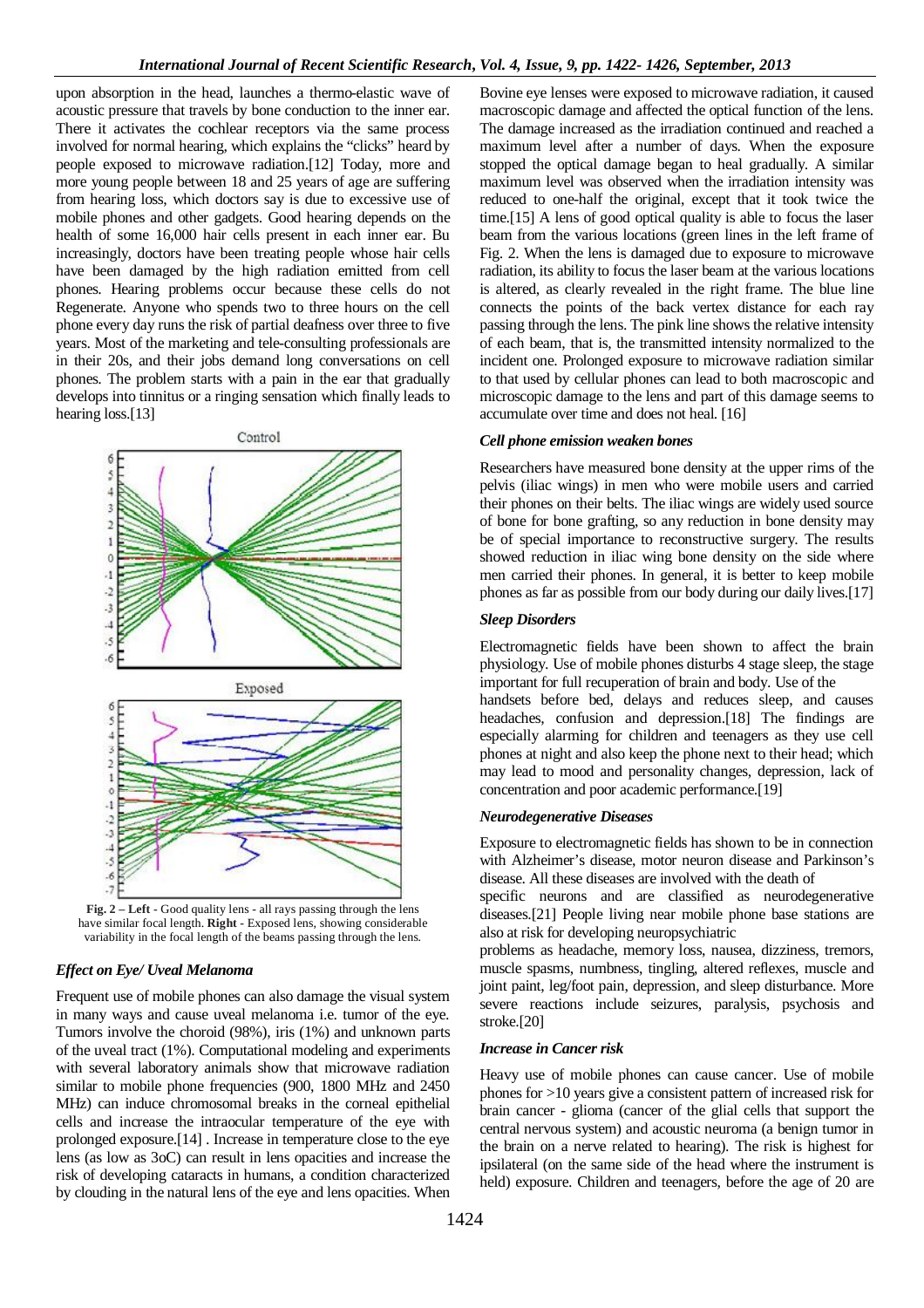five times more likely to get brain cancer, as their brain is not fully developed and radiation penetration is much deeper. It is possible that today's young people may suffer an "epidemic" of the disease in later life. Besides increase in brain tumour and acoustic neuroma, there is an increased risk of several other types of cancers following prolonged exposure to mobile phone/ tower radiation, such as, salivary gland tumors, uveal melanoma, lymphoma, facial nerve tumors, skin, blood, testicular and breast cancer. Interphone study has also found a 'significantly increased risk' of some brain tumors for heavy users of mobile phones (> 20 minutes per day) for a period of 10 years or more. It is suggested that children should be discouraged from using mobile phones and restrict use to emergency while adults should "keep calls short".[22]

# **CONCLUSION**

The seriousness of the health hazards due to radiation from the cell phones and cell towers has not been realized among the common man. Cell operators continue to claim that there are no health issues. Even organizations like WHO, ICNIRP, FCC, etc.

have not recommended stricter safe radiation guidelines, whereas several countries have adopted radiation norms, which are

1/100th to 1/1000th of these values based on their studies. Cell phone industry is becoming another cigarette industry, which kept claiming that smoking is not harmful and now there are millions of people around the world who have suffered from smoking. In fact, cell phone/tower radiation is worse than smoking; as one cannot see it or smell it, and its effect on health is noted after a long period of exposure. Therefore, majority of people tend to have casualness towards personal protection. Unfortunately, ignorance and non-awareness adds to this misery and all of us are absorbing this slow poison unknowingly. Even if people are aware of the radiation hazard, they may not have the choice to move away from it if the tower is installed near their office or residential building. In addition to the continuous radiation from cell towers, there is radiation from cell phones, wireless phones, computers, laptops, TV towers, FM towers, AM towers, microwave ovens, etc. We are exposed to all these radiations which are additive in nature. Hence, it is imperative that stricter radiation norms must be enforced by the policy makers. This does not mean that we have to stop living near these towers. We all know that automobiles create air pollution – have we stopped using them? Instead, solutions were found such as unleaded petrol, catalytic converters to reduce emission, CNG driven vehicles, hybrid vehicles, etc. If people in the mobile companies think there is no health hazard, then let them stand in front of their own transmitting tower at 1m distance in the main beam for 6 hours – are they willing to take the risk? Similar effect will be there at 10m distance in about 600 hours (25 days). If mobile companies accept that radiation causes serious health problems, will people stop using cell phones? Not really, because the cell technology has its several advantages. However, then researchers/technocrats/entrepreneurs will come out with possible solutions, which may be expensive but that cannot be greater than the health risk faced by humans, birds, animals and environment.

# **References**

1. Levitt B, Lai H, Biological effects from exposure to electromagnetic radiation emitted by cell tower base stations and other antenna arrays, Environ. Rev. 18:369– 395,

- 2. N. Kumar and G. Kumar, "Biological effects of cell tower radiation on human body", ISMOT, Delhi, India, pp. 678-679, Dec. 2009.
- 3. Independent Expert Group on Mobile Phones, Report of the Group (The Stewart Report), Mobile Phones and Health, First issued 11 May 2000 –
- 4. Gandhi et al., IEEE Transactions on Microwave Theory and Techniques, 1996.Foliart DE, Pollock BH, Mezei G, Iriye R, Silva JM, Epi KL, Kheifets L, Link MP, Kavet R, Magnetic field exposure and long-term survival among children with leukemia, British Journal of Cancer, 94, 161-164, 2006 –
- 5. Divan HA, Kheifets L, Obel CJ, Olsen, J, Prenatal and Postnatal Exposure to CellPhone Use and Behavioral Problems in Children, Epidemiology, 2008 – http://www.scribd.com/doc/10927149/Cell-phonescarry-damage-risk-during-pregnancy.
- 6. Allan H. Frey, Evolution and Results of Biological Research with Low-Intensity Nonionizing Radiation, Modern Bioelectricity, 785–837, 1988 Geoffrey Lean Warning: Using a mobile phone while pregnant can seriously damage your baby,18 May 2008.
- 7. Feychting M., Non-cancer EMF effects related to children. Bioelectromagnetics Supplement 7:S69-S74 (2005)http://onlinelibrary.wiley.com/doi/10.1002/bem.2 0153/pdf.
- 8. Karinen A, Heinävaara S, Nylund R, Leszczynski D, Mobile phone radiation migh alter protein expression in humanSkin,*BMCGenomics,*Finland,2008,**9:**77 http://www.biomedcentral.com/content/pdf/1471-2164- 9-77.pdf
- 9. Pacini S, Ruggiero M, Sardi I, Aterini S, Gulisano F, Gulisano M., Exposure to global system for mobile communication (GSM) cellular phone radiofrequency alters gene expression, proliferation, and morphology of human skin fibroblasts.Oncol Res. 2002;13(1):19-24,
- 10. Johansson O, Disturbance of the immune system by electromagnetic fields—A Potentially underlying cause for cellular damage and tissue repair reduction which could lead to disease and impairment , Pathophysiology. 2009;16(2-3), 157-77, 2009
- 11. Meo SA, Al-Drees AM, Mobile phone related-hazards and subjective hearing and vision symptoms in the Saudi population, Int J Occup Med Environ Health. 18(1):537,2005http://www.ncbi.nlm.nih.gov/pubmed/16 05289
- 12. Hutter HP, Moshammer H, Wallner P, Cartellieri M, Denk-Linnert DM, Katzinger M, Ehrenberger K, Kundi M, Tinnitus and mobile phone use, Occup Environ Med. 2010http://oem.bmj.com/content/early/2010/06/23/oem. 2009.048116.abstract
- 13. Foster. K. R, Finch. E.D, Microwave hearing: Evidence for Thermoacoustic Auditory Stimulation by Pulsed Microwaves, IEEE Press, Biological effects of Electromagnetic Radiation; Edited by Johm M. Osepchuk,1974http://www.sciencemag.org/cgi/content/a bstract/185/4147/256
- 14. Stang A, Anastassiou G, Ahrens W, Bromen K, Bornfeld N, Jöckel K-H: The possible role of radio frequency radiation in the development of uveal melanoma. Epidemiology 2001 , 12(1):7-12. http://www.jstor.org/stable/3703672